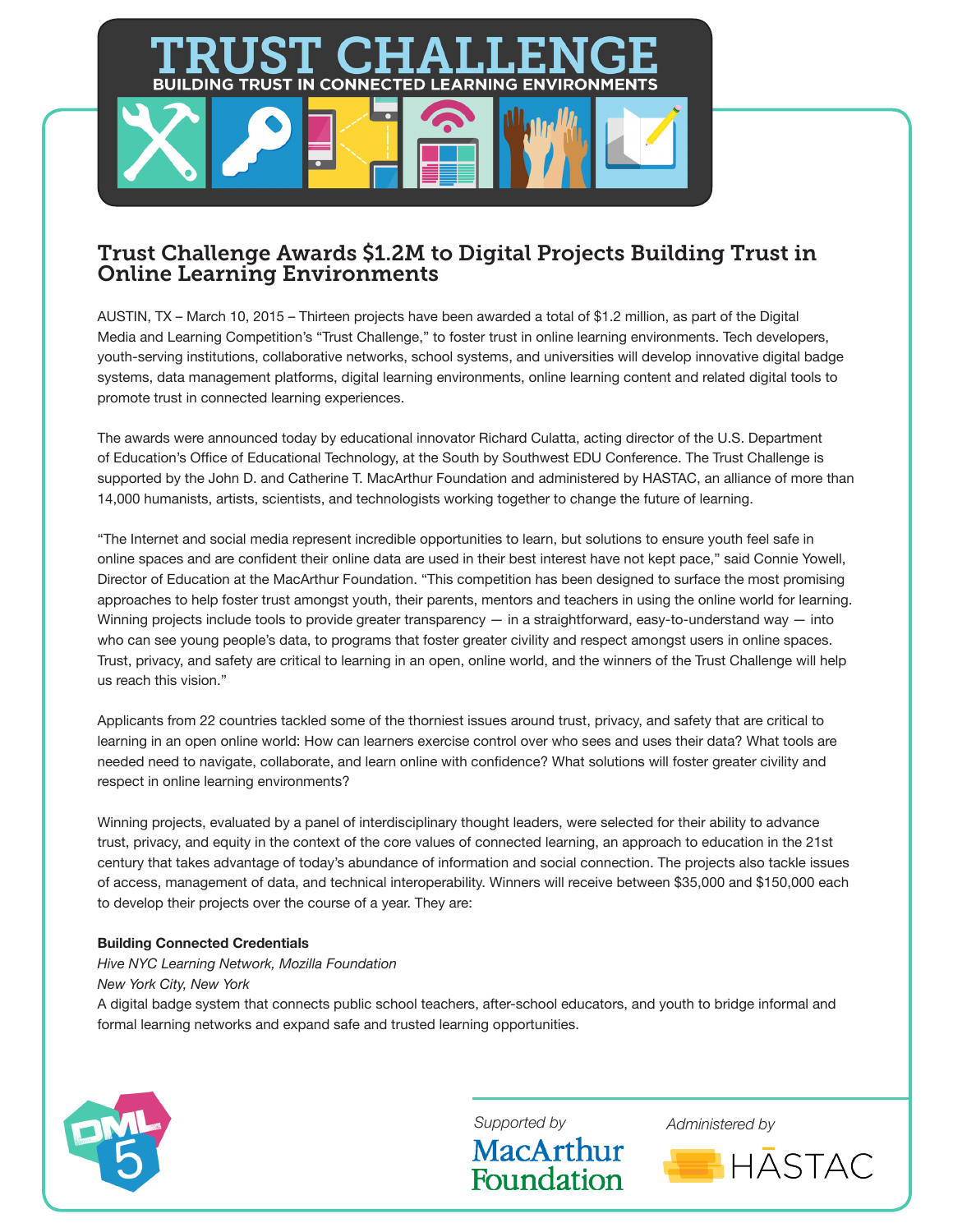digital media + learning competition 5 I I A F **BUILDING TRUST IN CONNECTED LEARNING ENVIRONMENTS** 

**Code, Compose, Collaborate** *Parsons The New School for Design*

#### *New York City, New York*

A learning environment leveraging open-source hardware and software and the safe and neutral mediums of sound and computation to teach youth programming basics and online issues of collaboration, ownership, privacy, and sharing.

#### **Digital Literacy Toolkit**

*Berkman Center for Internet & Society at Harvard University*

#### *Cambridge, Massachusetts*

An online toolkit that provides digital literacy tools and educational resources to build trust amongst learners, family members, and educators in connected learning environments.

#### **Global Gateway: Building Trust Through Peer Review**

*VIF International Education*

*Chapel Hill, North Carolina*

A scalable digital badge system that moves learning artifacts like lesson plans through a graduated system of self, peer, and expert validation.

#### **Gooru Trust Lab**

*Gooru* 

#### *Palo Alto, California*

An online learning community created in partnership with a local school district that builds on the Gooru platform to foster trust and safety, digital citizenship, and data privacy for youth.

#### **MediaBreaker Learning Pathways**

*The LAMP (Learning About Multimedia Project)* 

*New York City, New York*

An online video editing and remixing platform and learning environment that provides youth opportunities to re-democratize and de-corporatize their online environments.

### **Open Badge Passport**

*ADPIOS / Badge Europe!*

*France*

A technical infrastructure that establishes and nurtures networks of trust by enabling the seamless sending, receipt, organization, display, and search of digital badges in support of learning, employment, social inclusion, and citizenship.

#### **OurNet: Building trusted network infrastructures for youth**

*Eyebeam Atelier*

*New York City, New York*

Teaches middle school students a basic understanding of the key components of network infrastructure by enabling students to develop their own private internal networks that are independent of the Internet.

#### **Resilience Network: Addressing Anti-Feminist Violence Online**

*Arizona State University Tempe, Arizona* A digital space that bundles open access resources, best practices, and virtual events that foster trust, reduce harm, and support those who combat the harassment of women, girls, and feminists online.

### **RyeCatcher Family Trust Network**

*RyeCatcher Education PBC*

*New York City, New York*

A communications platform for parents, families, schools, and related service providers that enables the sharing of data in a safe, secure, transparent, and auditable environment.